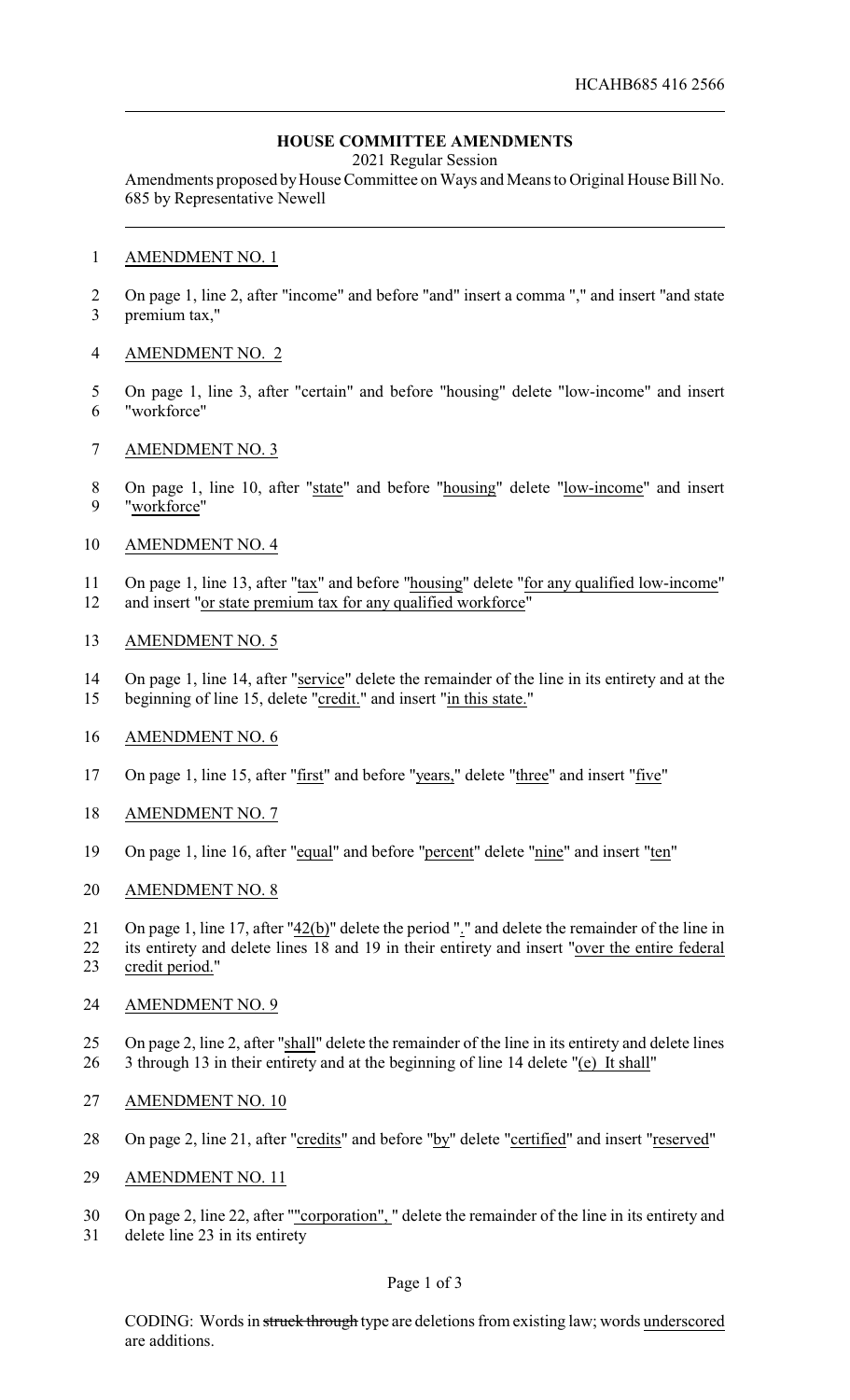## AMENDMENT NO. 12

- On page 2, line 24, after "exceed" and before "million" delete "one" and insert "ten"
- AMENDMENT NO. 13

 On page 2, line 25, after "year" delete the period "." and delete the remainder of the line in its entirety and delete lines 26 through 29 in their entirety and on page 3, delete lines 1 and 2 in their entirety and insert the following:

 "or fifty million dollars in the aggregate. No project shall be granted an allocation of credits greater than fifty percent of the amount of credits available to the project under 26 U.S.C. 42."

- AMENDMENT NO. 14
- On page 3, between lines 6 and 7, insert the following:

 "(3) If an owner of a qualified workforce housing project receiving an allocation of a credit is a partnership, limited liability company, S corporation, or similar pass-through entity, the owner may allocate the credit among its partners, shareholders, members, or other constituent taxpayers in any manner agreed to by such persons and, in the case of multiple tiers of pass-through entities, the credit may be allocated through any number of pass-through entities in any manner agreed by 18 the owners of the pass through entities, none of which shall be considered a transfer.<br>19 The owner shall certify to the Department of Revenue the amount of credit allocated The owner shall certify to the Department of Revenue the amount of credit allocated to each constituent taxpayer or shall notify the Department of Revenue that it has assigned the duty of certification to one constituent taxpayer, who shall provide the notification to the Department of Revenue. Each constituent taxpayer shall be allowed to claim the amount subject to any restrictions set forth in this Section. In 24 addition, persons awarded or allocated a tax credit may elect to sell their unused tax credits to one or more individuals or entities. The tax credits may be transferred or 26 sold by the taxpayer or any subsequent transferee an unlimited number of times.

- (4) Taxpayers claiming the credit against state premium tax shall claim the 28 credit on the applicable state premium tax return. Taxpayers claiming the credit<br>29 shall not be required to pay any additional tax or any additional retaliatory tax levied shall not be required to pay any additional tax or any additional retaliatory tax levied by R.S. 22:836 as a result of claiming the credit."
- AMENDMENT NO. 15

 On page 3, at the beginning of line 10 after "shall" delete the remainder of the line in its entirety and delete lines 11 through 14 in their entirety and insert the following:

 "award credits pursuant to this Section through a competitive process outlined in the state's Qualified Allocation Plan, and awards shall be announced in conjunction with the award of federal credits. The executive director shall enter into a written agreement with a taxpayer awarded state workforce housing credits, and that agreement shall include the following:"

- AMENDMENT NO. 16
- On page 3, delete lines 26 through 29 in their entirety
- AMENDMENT NO. 17

 On page 4, line 1, after "determining the" and before "of tax credits" delete "certification" and insert "award"